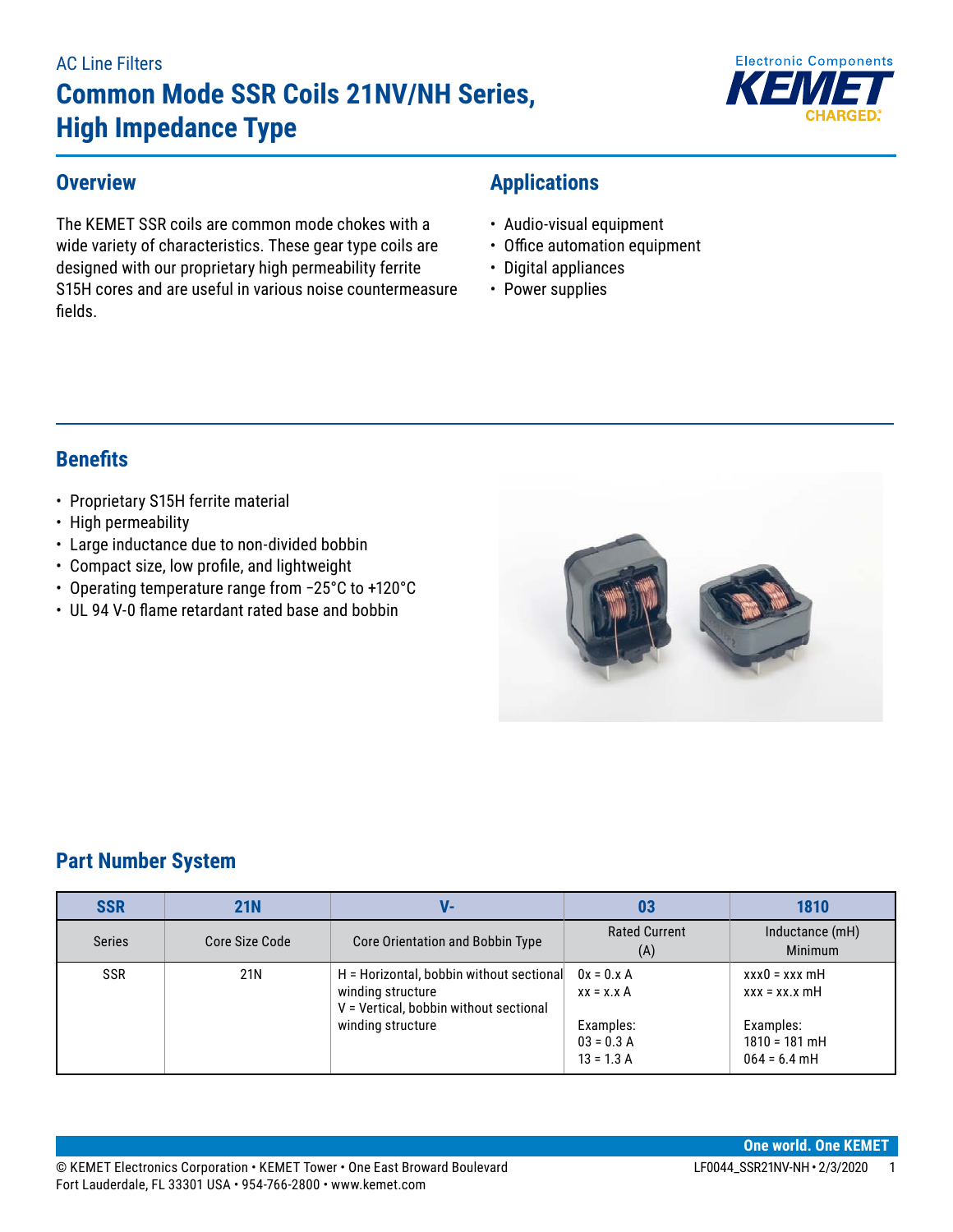

## **Magnetic Permeability of Ferrite Material**

In order to achieve most efficient noise reduction, it is important to select the material according to the target frequency band.

Depending on its magnetic permeability, a particular ferrite material will be effective in a certain frequency band. A schematic representation of the relationship between the magnetic permeability of each material and the corresponding effective band range is shown in Figure 1. Materials with higher magnetic permeability are effective in the lower frequency range, while those with lower magnetic permeability are effective in the higher frequency range. Thus, Mn-Zn products are mainly used for reducing conduction noise, while Ni-Zn products are commonly used for radiation noise countermeasures.

The effective frequency range varies depending on core shape, size and number of windings. This frequency dependence of the magnetic permeability as shown in the figure serves for reference purposes only and it should be tested on the actual device to determine its effectiveness.

S18H, S15H, 10H, 7H, 5H, 1400L and 700L are KEMET's proprietary ferrite material names. Other materials can also be available on request.



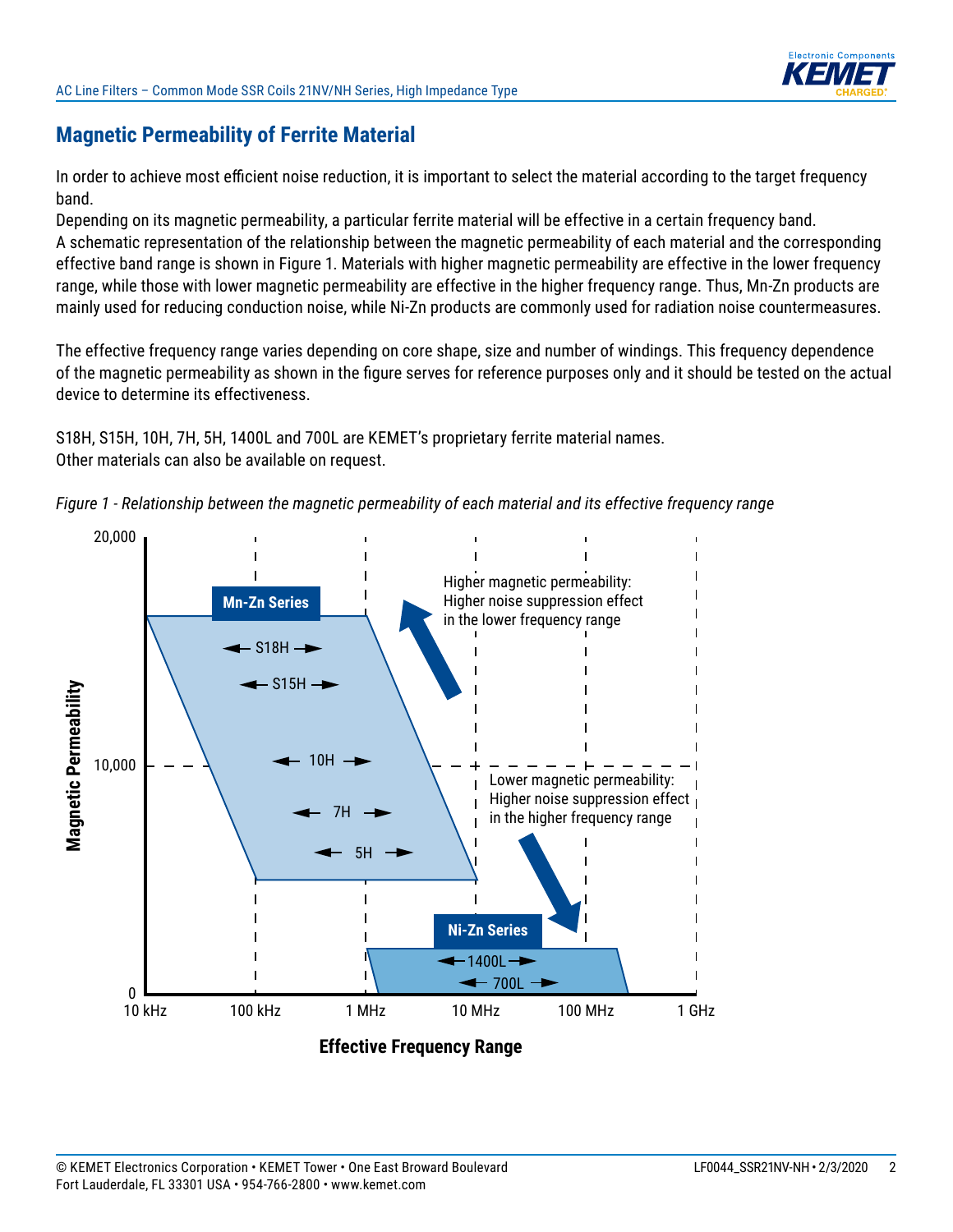

### **Dimensions – Millimeters**



## **Environmental Compliance**

All KEMET AC line filters are RoHS Compliant.

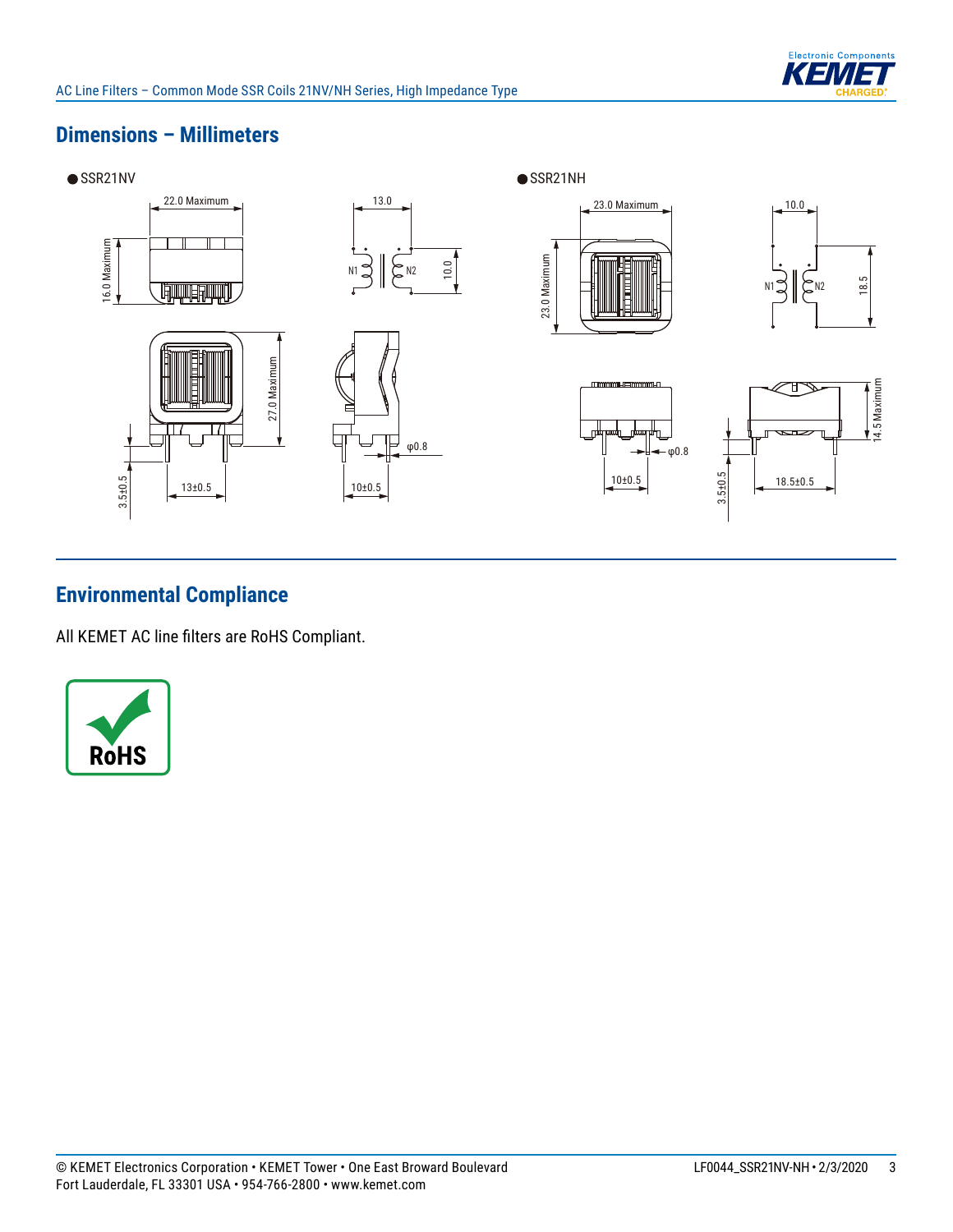

## **Performance Characteristics**

| Item                               | <b>Performance Characteristics</b>              |
|------------------------------------|-------------------------------------------------|
| Rated Voltage                      | 250 VAC                                         |
| Withstanding Voltage               | 2,400 VAC (2 seconds, between lines)            |
| <b>Insulation Resistance</b>       | $>$ 100 MΩ at 500 VDC (between lines)           |
| <b>Rated Current Range</b>         | $0.3 - 2.0 A$                                   |
| Rated Inductance Range             | $6.4 - 181.0$ mH minimum                        |
| Inductance Measurement Condition   | $10$ kHz                                        |
| <b>Thermal Class</b>               | $E(120^{\circ}C)$                               |
| <b>Operating Temperature Range</b> | -25°C to +120°C (include self temperature rise) |

## **Table 1 – Ratings & Part Number Reference**

| <b>Part Number</b> | <b>Rated Current</b><br>(A) | Inductance (mH)<br><b>Minimum</b> | <b>DC Resistance/</b><br>Line $(\Omega)$<br><b>Maximum</b> | <b>Temperature</b><br><b>Rise (K)</b><br><b>Maximum</b> | <b>Wire Diameter</b><br>(mm) | <b>Weight (g)</b><br><b>Approximate</b> |
|--------------------|-----------------------------|-----------------------------------|------------------------------------------------------------|---------------------------------------------------------|------------------------------|-----------------------------------------|
| SSR21NH-031810     | 0.3                         | 181.0                             | 2.85                                                       | 45                                                      | 0.20                         | 13.0                                    |
| SSR21NV-031810     | 0.3                         | 181.0                             | 2.85                                                       | 45                                                      | 0.20                         | 14.5                                    |
| SSR21NH-041290     | 0.4                         | 129.0                             | 1.85                                                       | 45                                                      | 0.23                         | 13.0                                    |
| SSR21NV-041290     | 0.4                         | 129.0                             | 1.85                                                       | 45                                                      | 0.23                         | 14.5                                    |
| SSR21NH-05795      | 0.5                         | 79.5                              | 1.2                                                        | 45                                                      | 0.25                         | 13.0                                    |
| SSR21NV-05795      | 0.5                         | 79.5                              | 1.2                                                        | 45                                                      | 0.25                         | 14.5                                    |
| SSR21NH-06500      | 0.6                         | 50.0                              | 0.76                                                       | 45                                                      | 0.28                         | 13.0                                    |
| SSR21NV-06500      | 0.6                         | 50.0                              | 0.76                                                       | 45                                                      | 0.28                         | 14.5                                    |
| SSR21NH-07405      | 0.7                         | 40.5                              | 0.61                                                       | 45                                                      | 0.30                         | 13.0                                    |
| SSR21NV-07405      | 0.7                         | 40.5                              | 0.61                                                       | 45                                                      | 0.30                         | 14.5                                    |
| SSR21NH-08325      | 0.8                         | 32.5                              | 0.47                                                       | 45                                                      | 0.32                         | 13.0                                    |
| SSR21NV-08325      | 0.8                         | 32.5                              | 0.47                                                       | 45                                                      | 0.32                         | 14.5                                    |
| SSR21NH-10250      | 1.0                         | 25.0                              | 0.36                                                       | 45                                                      | 0.35                         | 13.0                                    |
| SSR21NV-10250      | 1.0                         | 25.0                              | 0.36                                                       | 45                                                      | 0.35                         | 14.5                                    |
| SSR21NH-12175      | 1.2                         | 17.5                              | 0.27                                                       | 45                                                      | 0.37                         | 13.0                                    |
| SSR21NV-12175      | 1.2                         | 17.5                              | 0.27                                                       | 45                                                      | 0.37                         | 14.5                                    |
| SSR21NH-13140      | 1.3                         | 14.0                              | 0.21                                                       | 45                                                      | 0.40                         | 13.0                                    |
| SSR21NV-13140      | 1.3                         | 14.0                              | 0.21                                                       | 45                                                      | 0.40                         | 14.5                                    |
| SSR21NH-15097      | 1.5                         | 9.7                               | 0.14                                                       | 45                                                      | 0.45                         | 13.0                                    |
| SSR21NV-15097      | 1.5                         | 9.7                               | 0.14                                                       | 45                                                      | 0.45                         | 14.5                                    |
| SSR21NH-20064      | 2.0                         | 6.4                               | 0.09                                                       | 45                                                      | 0.50                         | 13.0                                    |
| SSR21NV-20064      | 2.0                         | 6.4                               | 0.09                                                       | 45                                                      | 0.50                         | 14.5                                    |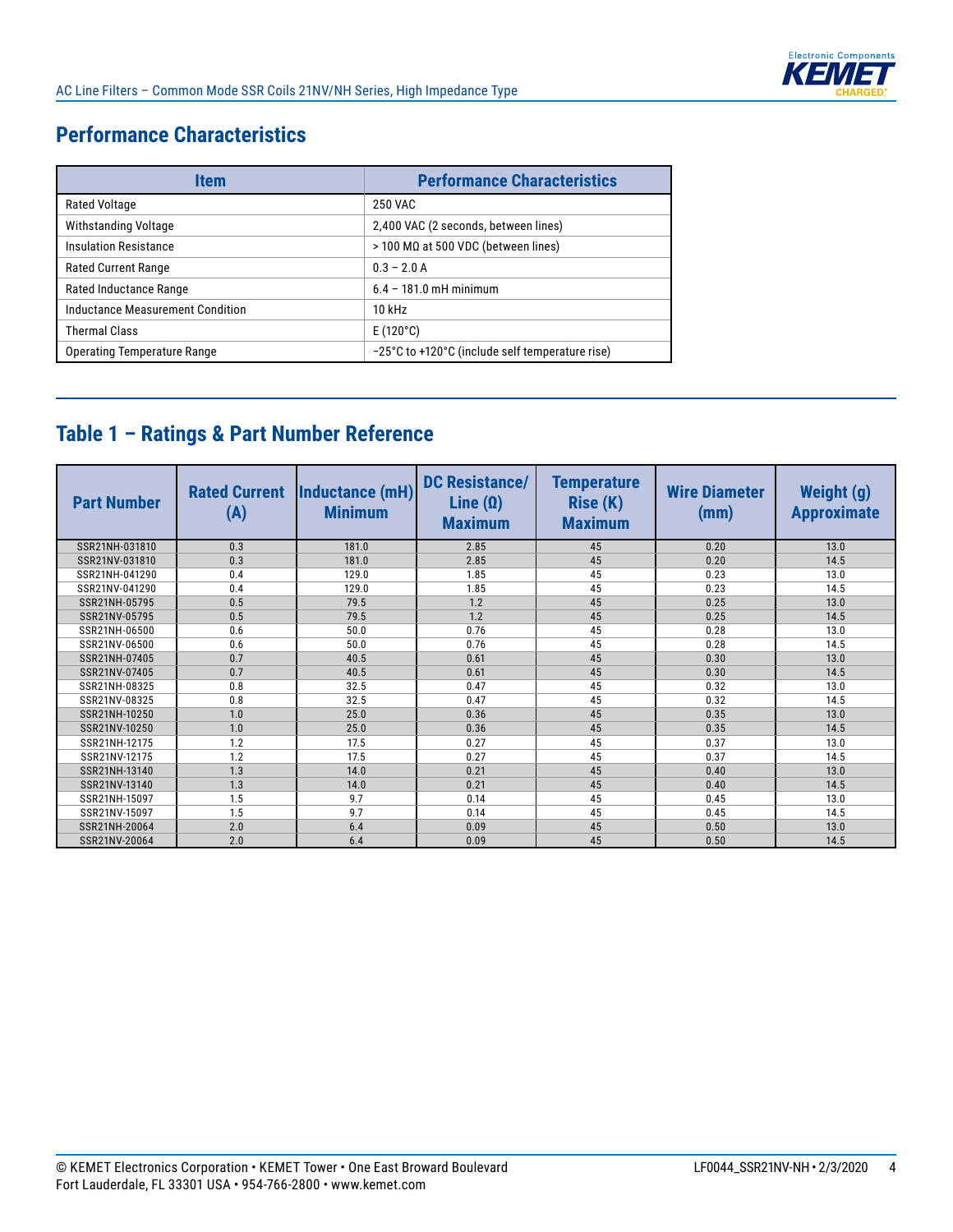

## **Frequency Characteristics**















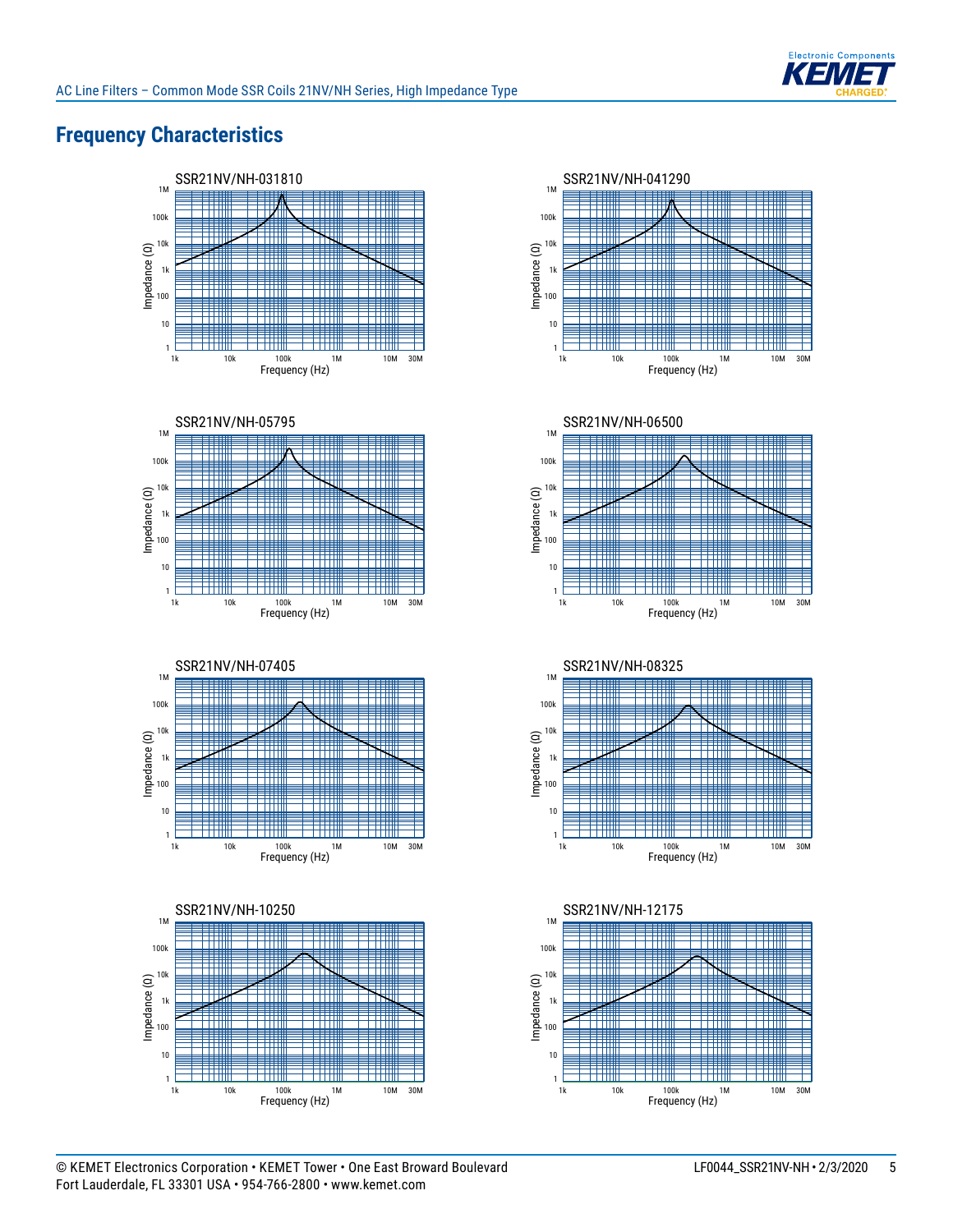

## **Frequency Characteristics cont.**





1k 10k 100k 1M 10M 30M<br>Frequency (Hz)



## **Packaging**

 $\frac{1}{1}$ 

Impedance (Ω)

| <b>Type</b>          | <b>Packaging Type</b> | <b>Pieces Per Box</b> |  |
|----------------------|-----------------------|-----------------------|--|
| SSR21NH              |                       | 420                   |  |
| SSR <sub>21</sub> NV | Trav                  | 450                   |  |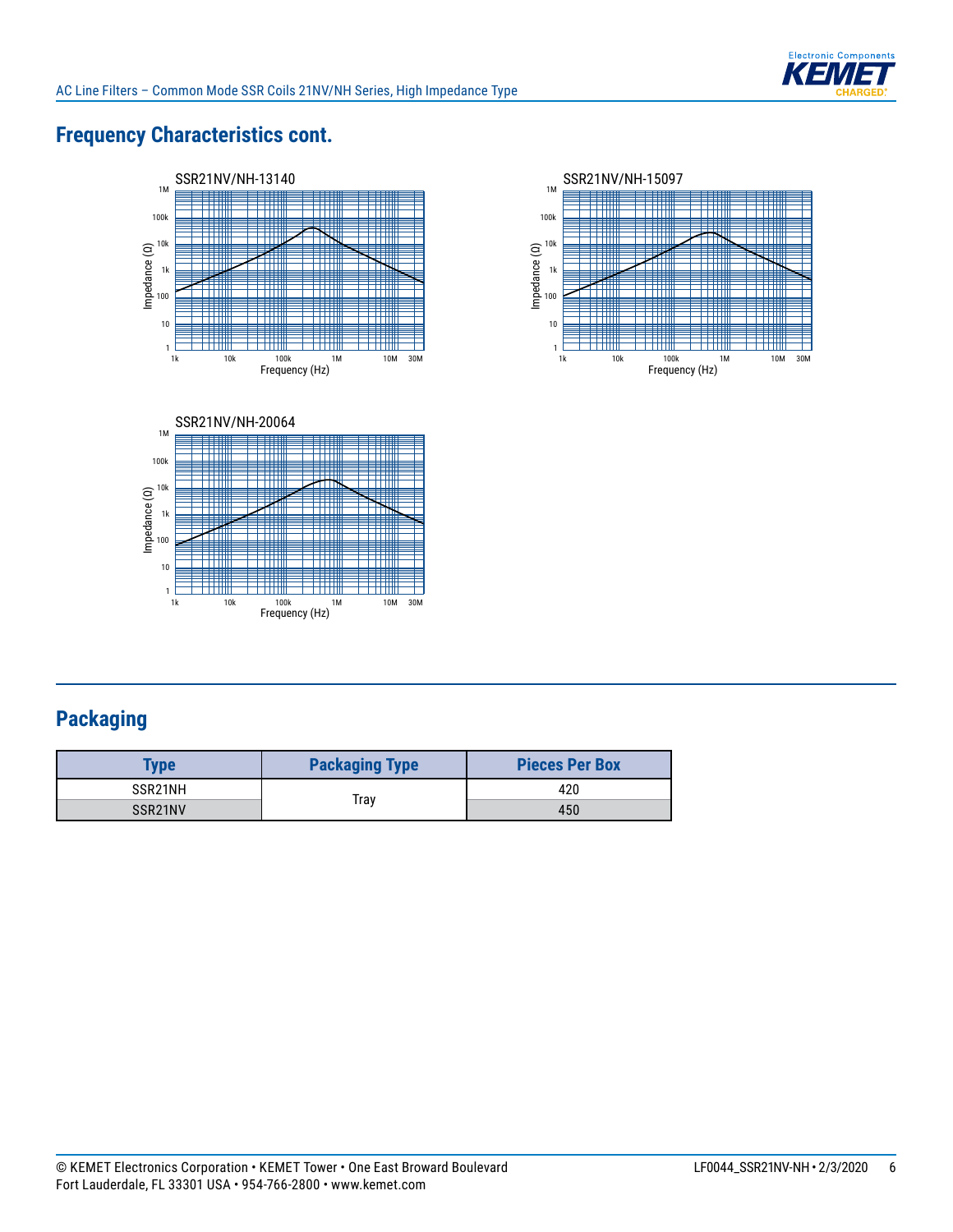

## **Handling Precautions**

#### **Precautions for product storage**

AC Line Filters should be stored in normal working environments. While the chokes themselves are quite robust in other environments, solderability will be degraded by exposure to high temperatures, high humidity, corrosive atmospheres, and long term storage.

KEMET recommends that maximum storage temperature not exceed 40°C and maximum storage humidity not exceed 70% relative humidity. Atmospheres should be free of chlorine and sulfur bearing compounds. Temperature fluctuations should be minimized to avoid condensation on the parts. Avoid storage near strong magnetic fields, as this might magnetize the product.

For optimized solderability, AC line filters stock should be used promptly and preferably within 6 months of receipt.

#### **Product temperature rise values**

The values listed for temperature rise are the result of self-heating in wires when the rated current (commercial frequency) is applied.

When using the product, check and evaluate the value of the core temperature rise under actual operating conditions.